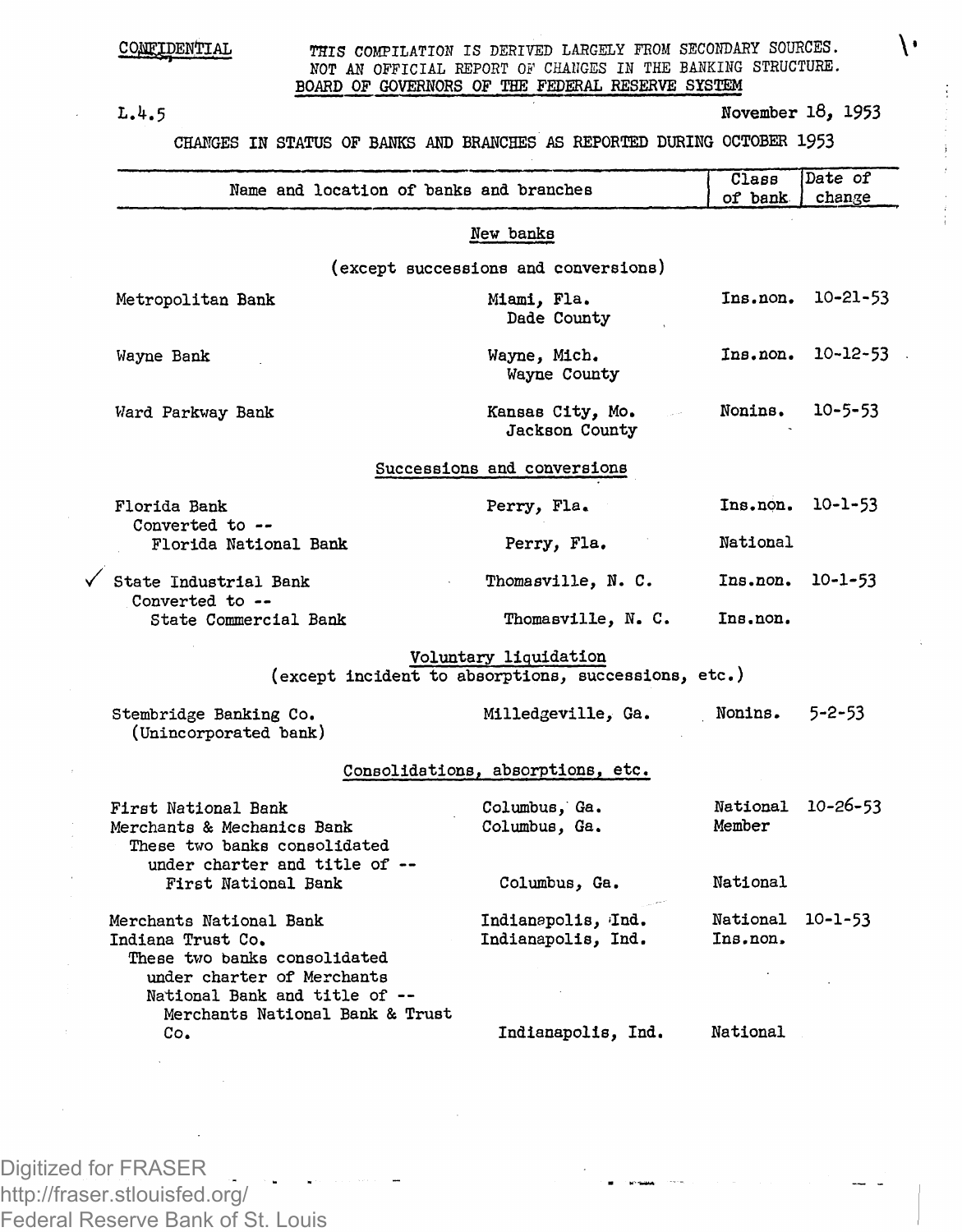| Name and location of banks and branches                                                                                                          |                                                       | Class<br>of bank              | Date of<br>change |
|--------------------------------------------------------------------------------------------------------------------------------------------------|-------------------------------------------------------|-------------------------------|-------------------|
|                                                                                                                                                  | Consolidations, absorptions, etc. (Cont'd)            |                               |                   |
| Glen Cove Trust Co.<br>Nassau Union Bank<br>These two banks merged under<br>charter of Glen Cove Trust                                           | Glen Cove, N. Y.<br>Glen Cove, N. Y.                  | Member<br>Member              | 10-13-53          |
| Co. and title of --<br>Glen Cove Nassau Union Trust Co.                                                                                          | Glen Cove, N. Y.                                      | Member                        |                   |
| Bank of Athens Trust Co.<br>Rellenic Bank Trust Co.<br>These two banks merged under<br>charter of Bank of Athens Trust<br>$Co.$ and title of $-$ | New York, N.Y.<br>New York, N.Y.                      | Ins. non. 10-1-53<br>Ins.non. |                   |
| Atlantic Bank of New York                                                                                                                        | New York, N. Y.                                       | Ins.non.                      |                   |
| State Exchange Bank<br>Absorbed by --                                                                                                            | Bokoshe, Okla.                                        |                               | Ins.non. 10-24-53 |
| Spiro State Bank                                                                                                                                 | Spiro, Okla.                                          | Ins.non.                      |                   |
| Beaver Trust Co.<br>Rochester Deposit Bank<br>These two banks merged under<br>charter and title of --                                            | Beaver, Pa.<br>Rochester, Pa.                         | Member<br>Ins.non.            | 10-13-53          |
| Beaver Trust Co.                                                                                                                                 | Beaver, Pa.                                           | Member                        |                   |
| First National Bank<br>Absorbed by --                                                                                                            | Falls Creek, Pa.                                      | National 10-26-53             |                   |
| Du Bois Deposit National Bank                                                                                                                    | Du Bois, Pa.                                          | National                      |                   |
| Lebanon National Bank<br>First National Bank<br>These two banks consolidated<br>under charter and title of --                                    | Lebanon, Pa.<br>Schaefferstown, Pa.                   | National 9-30-53<br>National  |                   |
| Lebanon National Bank                                                                                                                            | Lebanon, Pa.                                          | National                      |                   |
| Roaring Spring Bank<br>Absorbed by --                                                                                                            | Roaring Spring, Pa.                                   | Ins.non.                      | $10 - 19 - 53$    |
| First National Bank                                                                                                                              | Altoona, Pa.                                          | National                      |                   |
|                                                                                                                                                  | Admission of State bank to Federal Reserve Membership |                               |                   |
| Cicero State Bank                                                                                                                                | Cicero, N.Y.                                          | Ins.non.                      | 10-28-53          |

**School**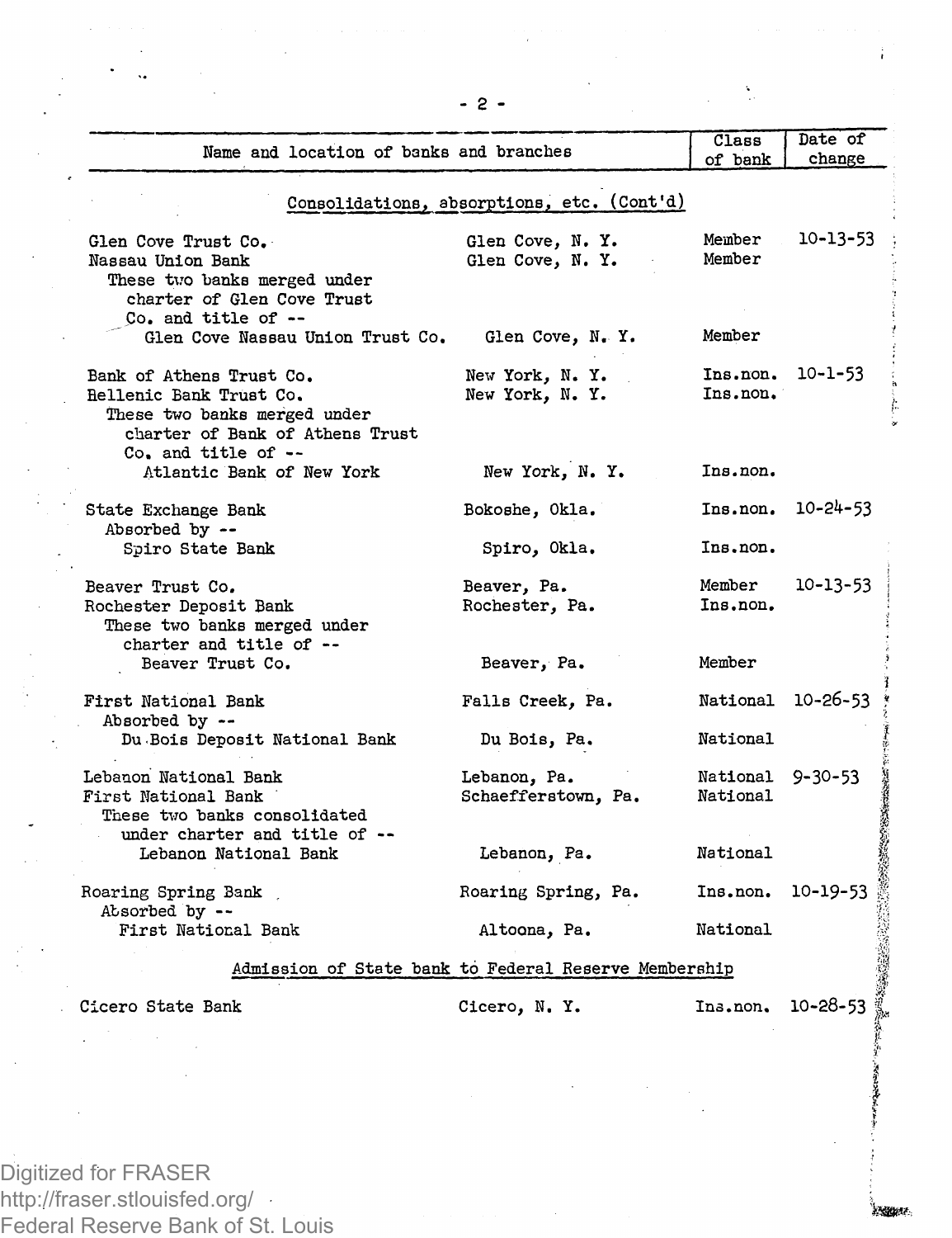|                                                                                                 |                                                                                                                                   | Class    | Date of        |
|-------------------------------------------------------------------------------------------------|-----------------------------------------------------------------------------------------------------------------------------------|----------|----------------|
| Name and location of banks and branches                                                         |                                                                                                                                   | of bank  | change         |
|                                                                                                 | Branches established<br>(including branches at military and other Government<br>establishments and banks converted into branches) |          |                |
| First National Bank<br>Chino Branch<br>(De novo)                                                | Ontario, Calif.<br>882 East Riverside Drive<br>Chino, Calif.<br>San Bernardino County                                             | National | $10 - 12 - 53$ |
| First National Bank<br>Merchants & Mechanics Branch<br>(Formerly Merchants &<br>Mechanics Bank) | Columbus, Ga.<br>1205 Broadway<br>Columbus, Ga.<br>Muscogee County                                                                | National | 10-26-53       |
| Citizens State Bank<br>Vallonia Branch<br>(De novo)                                             | Brownstown, Ind.<br>Vallonia, Ind.<br>Jackson County                                                                              | Ins.non. | $10 - 1 - 53$  |
| National City Bank<br>Michigan-Main Branch<br>(De novo)                                         | Evansville, Ind.<br>401 North Main St.<br>Evansville, Ind.<br>Vanderburgh County                                                  | National | 10-12-53       |
| Merchants National Bank & Trust Co.<br>Indiana Trust Branch<br>(Formerly Indiana Trust Co.)     | Indianapolis, Ind.<br>117 East Washington St.<br>Indianapolis, Ind.<br>Marion County                                              | National | 10-1-53        |
| First National Bank of Jefferson Parish<br>Westwego Office<br>(De novo)                         | Gretna, La.<br>431 Fourth St.<br>Westwego, La.<br>Jefferson County                                                                | National | 10-15-53       |
| Metairie Savings Bank & Trust Co.<br>Metairie Road Branch<br>(De novo)                          | Metairie, La.<br>517 Metairie Road<br>Metairie, La.<br>Jefferson County                                                           | Member   | 10-15-53       |
| National Bank of Commerce<br>Canal Street Branch<br>(De novo)                                   | New Orleans, La.<br>1501 Canal St.<br>New Orleans, La.<br>Orleans County                                                          | National | 10-5-53        |
| Salisbury National Bank<br>Boulevard Branch<br>(De novo)                                        | Salisbury, Md.<br>N.W. corner Salisbury<br>Blvd. & Elizabeth St.<br>Salisbury, Md.<br>Wicomico County                             | National | 10-21-53       |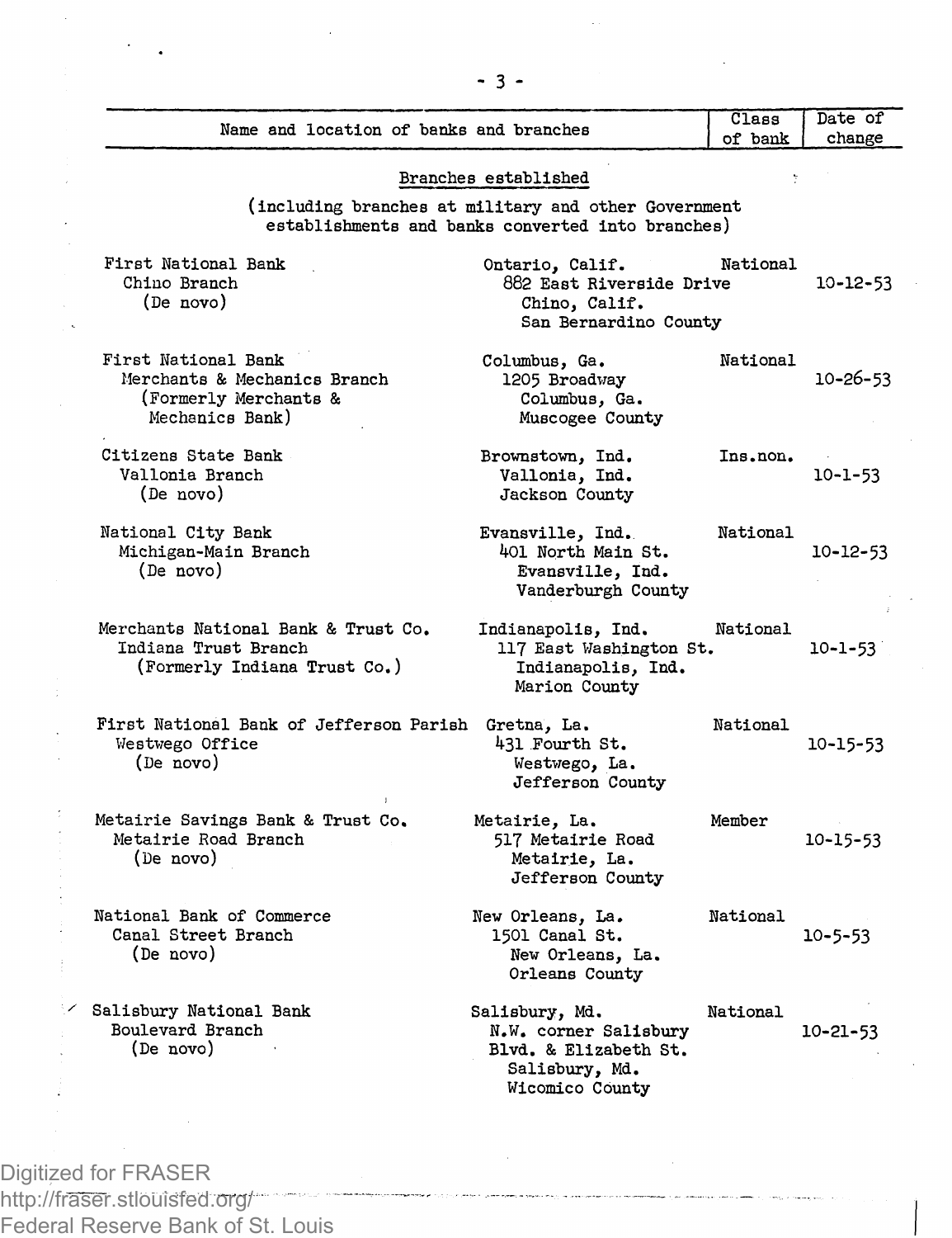| Name and location of banks and branches                                               |                                                                                                           | Class<br>of bank | Date of<br>change |
|---------------------------------------------------------------------------------------|-----------------------------------------------------------------------------------------------------------|------------------|-------------------|
|                                                                                       | Branches established (Cont'd)                                                                             |                  |                   |
|                                                                                       | (including branches at military and other Government<br>establishments and banks converted into branches) |                  |                   |
| Springfield Safe Deposit & Trust Co.<br>New Twin Drive-In-Walk-Up Branch<br>(De novo) | Springfield, Mass.<br>Willow & Stockbridge Sts.<br>Springfield, Mass.<br>Hampden County                   | Member           | $10 - 20 - 53$    |
| Peoples National Bank<br>410 East Vermont Street Branch<br>(De novo)                  | Bay City, Mich.<br>410 East Vermont St.<br>Bay City, Mich.<br>Bay County                                  | National         | $10 - 14 - 53$    |
| Manufacturers National Bank<br>Henry Ford Hospital Office<br>(De novo)                | Detroit, Mich.<br>2799 West Grand Blvd.<br>Detroit, Mich.                                                 | National         | 10-26-53          |
| Plymouth Evergreen Branch<br>(De novo)                                                | Wayne County<br>20011 Plymouth Road<br>Detroit, Mich.<br>Wayne County                                     |                  | $10 - 26 - 53$    |
| National Lumberman's Bank<br>Laketon-Sanford Branch<br>(De novo)                      | Muskegon, Mich.<br>1808 Sanford St.<br>Muskegon, Mich.<br>Muskegon County                                 | National         | $10 - 1 - 53$     |
| Bank of Blue Mountain<br>Hickory Flat Branch<br>(De novo)                             | Blue Mountain, Miss.<br>Hickory Flat, Miss.<br>Benton County                                              | Ins.non.         | $10 - 12 - 53$    |
| First National Bank<br>Westover Office<br>(De novo)                                   | Binghamton, N.Y.<br>635 Main Street<br>Westover, N. Y.<br>Broome County                                   | National         | $10 - 19 - 53$    |
| Atlantic Bank<br>William Street Branch<br>(Formerly Hellenic Bank Trust Co.)          | New York, N.Y.<br>139 William St.<br>New York, N. Y.<br>New York County                                   | Ins.non.         | $10 - 1 - 53$     |
| Bank of the Manhattan Co.<br>Forest Hills Branch<br>(De novo)                         | New York, N.Y.<br>104-17 Queens Blvd.<br>New York, N. Y.<br>Queens County                                 | Member           | $10 - 28 - 53$    |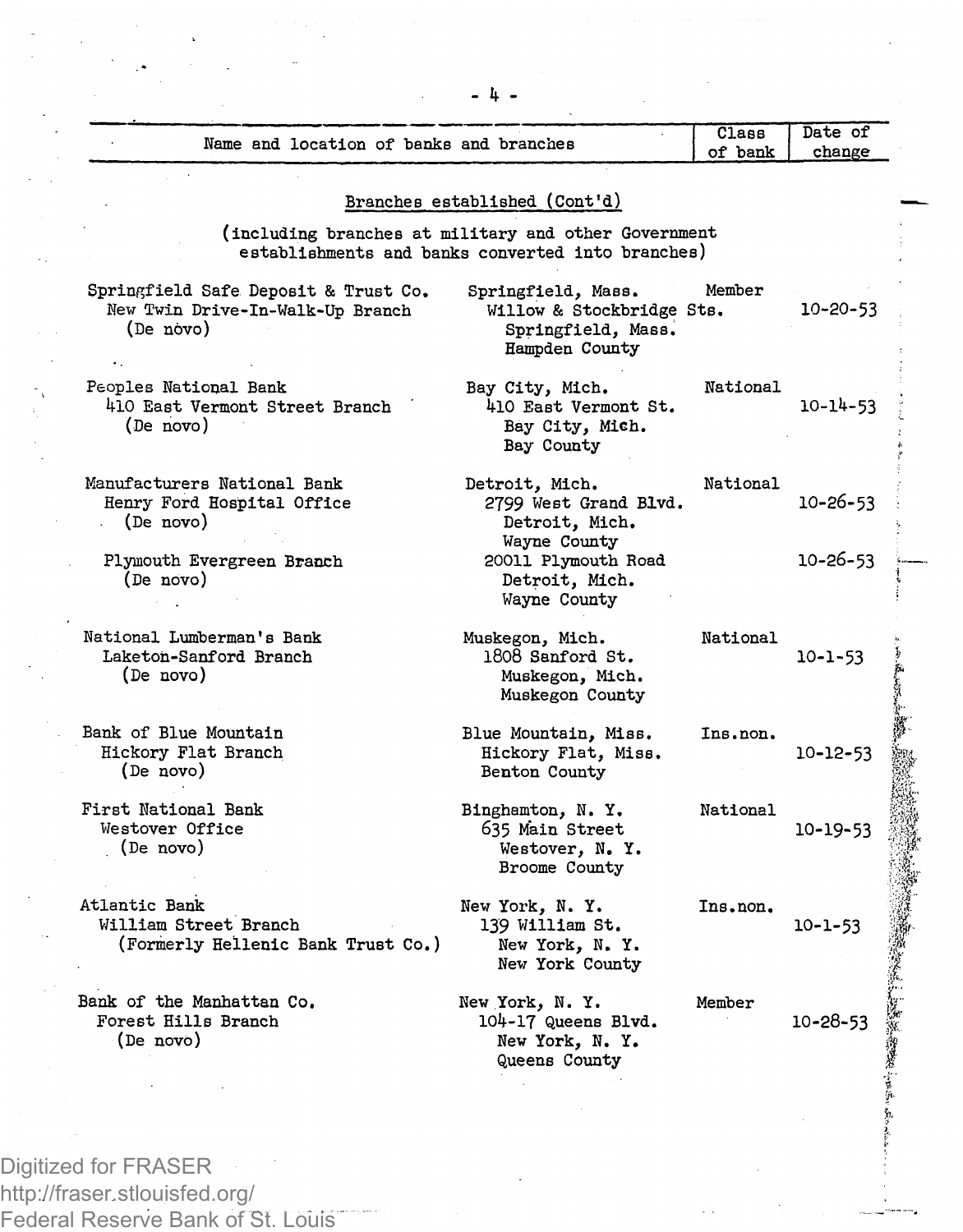|               | Name and location of banks and branches                                               |                                                                                                           | Class<br>of bank | Date of<br>change |
|---------------|---------------------------------------------------------------------------------------|-----------------------------------------------------------------------------------------------------------|------------------|-------------------|
|               |                                                                                       | Branches established (Cont'd)                                                                             |                  |                   |
|               |                                                                                       | (including branches at military and other Government<br>establishments and banks converted into branches) |                  |                   |
|               | Security Trust Co.<br>Northgate Office<br>(De novo)                                   | Rochester, N. Y.<br>3800 Dewey Avenue<br>Greece, N.Y.<br>Monroe County                                    | Member           | $10 - 29 - 53$    |
|               | Watertown National Bank<br>Plaza Branch<br>(De novo)                                  | Watertown, N.Y.<br>1308 Washington St.<br>Watertown, N.Y.<br>Jefferson County                             | National         | 10-1-53           |
|               | Commercial National Bank<br>North Tryon Street Branch<br>(De novo)                    | Charlotte, N. C.<br>2401 North Tryon St.<br>Charlotte, N. C.<br>Mecklenburg County                        | National         | $9 - 24 - 53$     |
| v             | Durham Bank & Trust Co.<br>Farmers Warehouse Branch<br>(De novo)                      | Durham, N.C.<br>Oxford Road, Route 15<br>Durham. N. C.<br>Durham County                                   | Ins.non.         | 9-15-53           |
| Bank of Elkin | Jonesville Drive-In Branch<br>(De novo)                                               | Elkin, N. C.<br>Jonesville, N. C.<br>Yadkin County                                                        | Ins.non.         | $10 - 15 - 53$    |
|               | First National Bank<br>Roaring Spring Branch<br>(Formerly Roaring Spring Bank)        | Altoona, Pa.<br>Roaring Spring, Pa.<br>Blair County                                                       | National         | 10-19-53          |
|               | Beaver Trust Co.<br>Rochester Deposit Branch<br>(Formerly Rochester Deposit Bank)     | Beaver, Pa.<br>Rochester, Pa.<br>Beaver County                                                            | Member           | 10-13-53          |
|               | Du Bois Deposit National Bank<br>Falls Creek Branch<br>(Formerly First National Bank) | Du Bois, Pa.<br>52 Main Street<br>Falls Creek, Pa.<br>Jefferson County                                    | National         | $10 - 26 - 53$    |
|               | First National Bank<br>Cornwall Office<br>(De novo)                                   | Lebanon, Pa.<br>Cornwall, Pa.<br>Lebanon County                                                           | National         | $10 - 1 - 53$     |
|               |                                                                                       |                                                                                                           |                  |                   |

 $\rightarrow$   $\pm$ 

ξŠ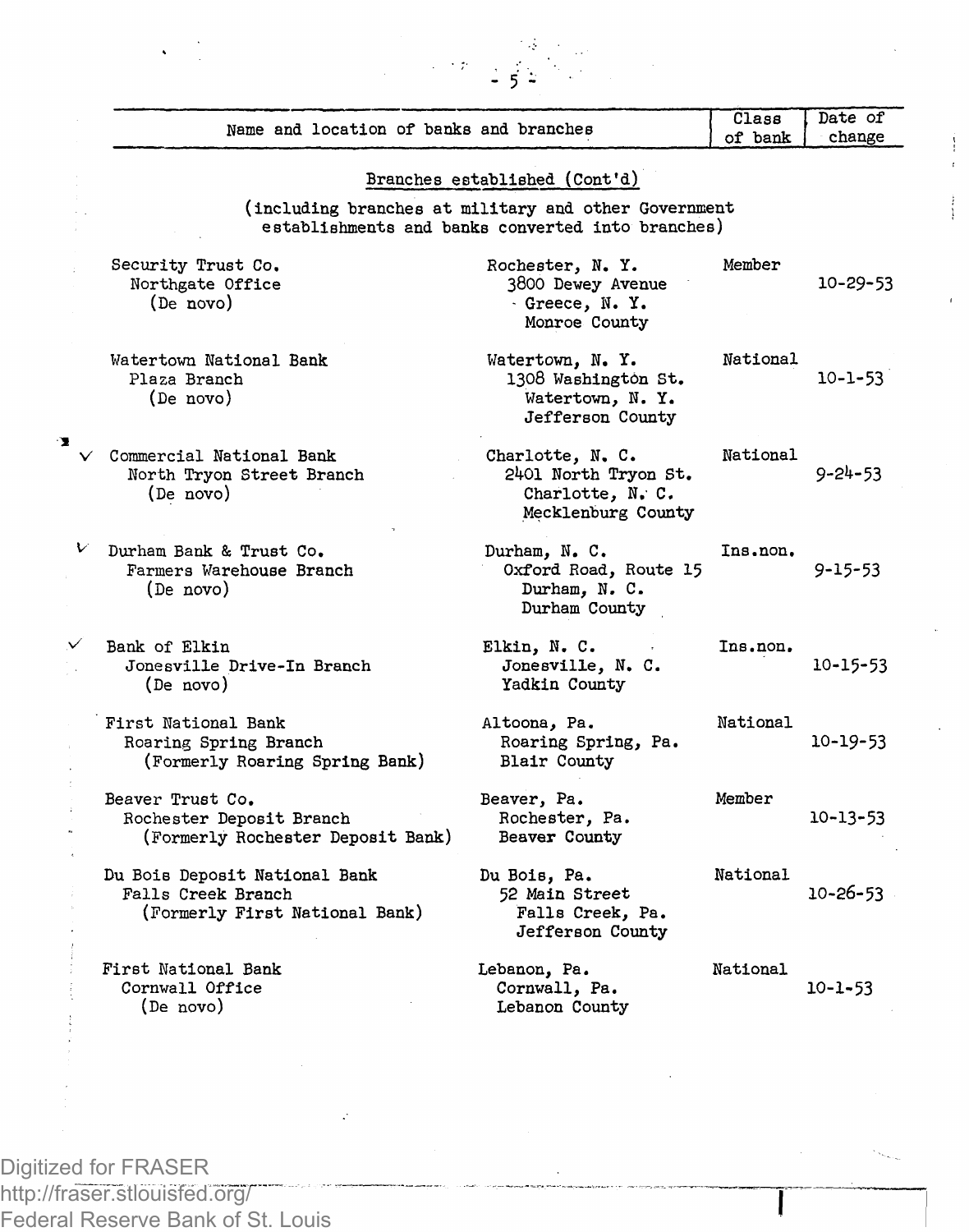| Name and location of banks and branches                                                                                                                                                  |                                                                              | Class<br>of bank | Date of<br>change          |  |
|------------------------------------------------------------------------------------------------------------------------------------------------------------------------------------------|------------------------------------------------------------------------------|------------------|----------------------------|--|
|                                                                                                                                                                                          | Branches established (Cont'd)                                                |                  |                            |  |
| (including branches at military and other Government<br>establishments and banks converted into branches)                                                                                |                                                                              |                  |                            |  |
| Lebanon National Bank<br>Schaefferstown Office<br>(Formerly First National Bank)                                                                                                         | Lebanon, Pa.<br>Schaefferstown, Pa.<br>Lebanon County                        | National         | $9 - 30 - 53$              |  |
| Second National Bank<br>Republic Office<br>(De novo)                                                                                                                                     | Uniontown, Pa.<br>Republic, Pa.<br>Favette County                            | National         | $10 - 22 - 53$             |  |
| Peoples Trust Co.<br>Shillington Branch<br>(De novo)                                                                                                                                     | Wyomissing, Pa.<br>Shillington, Pa.<br>Berks County                          | Member           | 10-19-53                   |  |
| $\diagup$ First & Merchants National Bank<br>Westhampton Branch<br>(De novo)                                                                                                             | Richmond, Va.<br>5707 Patterson Ave.<br>Richmond, Va.<br>Independent City    | National         | $10 - 26 - 53$             |  |
| Puget Sound Mutual Savings Bank<br>Northgate Branch<br>(De novo)                                                                                                                         | Seattle, Wash.<br>1058 Northgate West Drive<br>Seattle, Wash.<br>King County | Ins.non.         | $10 - 2 - 53$              |  |
| Banking facility established at military and other Government<br>establishments through arrangements made by Treasury Department                                                         |                                                                              |                  |                            |  |
| First State Bank<br>Turner Air Force Base Facility                                                                                                                                       | Albany, Ga.<br>Albany, Ga.<br>Dougherty County                               | Ins.non.         | $9 - 21 - 53$              |  |
|                                                                                                                                                                                          | Branches acquired by absorption or purchase                                  |                  |                            |  |
| First National Bank<br>Benning Park Branch<br>Five Points Branch<br>(Formerly branches of Merchants<br>& Mechanics Bank, Columbus, Ga<br>which consolidated with First<br>National Bank) | Columbus, Ga.<br>2406 Cusseta Road<br>1223 17th Street                       | National         | 10-26-53<br>$10 - 26 - 53$ |  |
|                                                                                                                                                                                          | Branches discontinued                                                        |                  |                            |  |
| National Bank of Commerce<br><b>#Treme Market Branch</b>                                                                                                                                 | New Orleans, La.<br>800 North Claiborne Ave.                                 | National         | $10 - 4 - 53$              |  |
| Somerset Savings Bank<br>Somerville Branch                                                                                                                                               | Somerville, Mass.<br>1155 Broadway                                           | Nonins.          | $7 - 17 - 53$              |  |